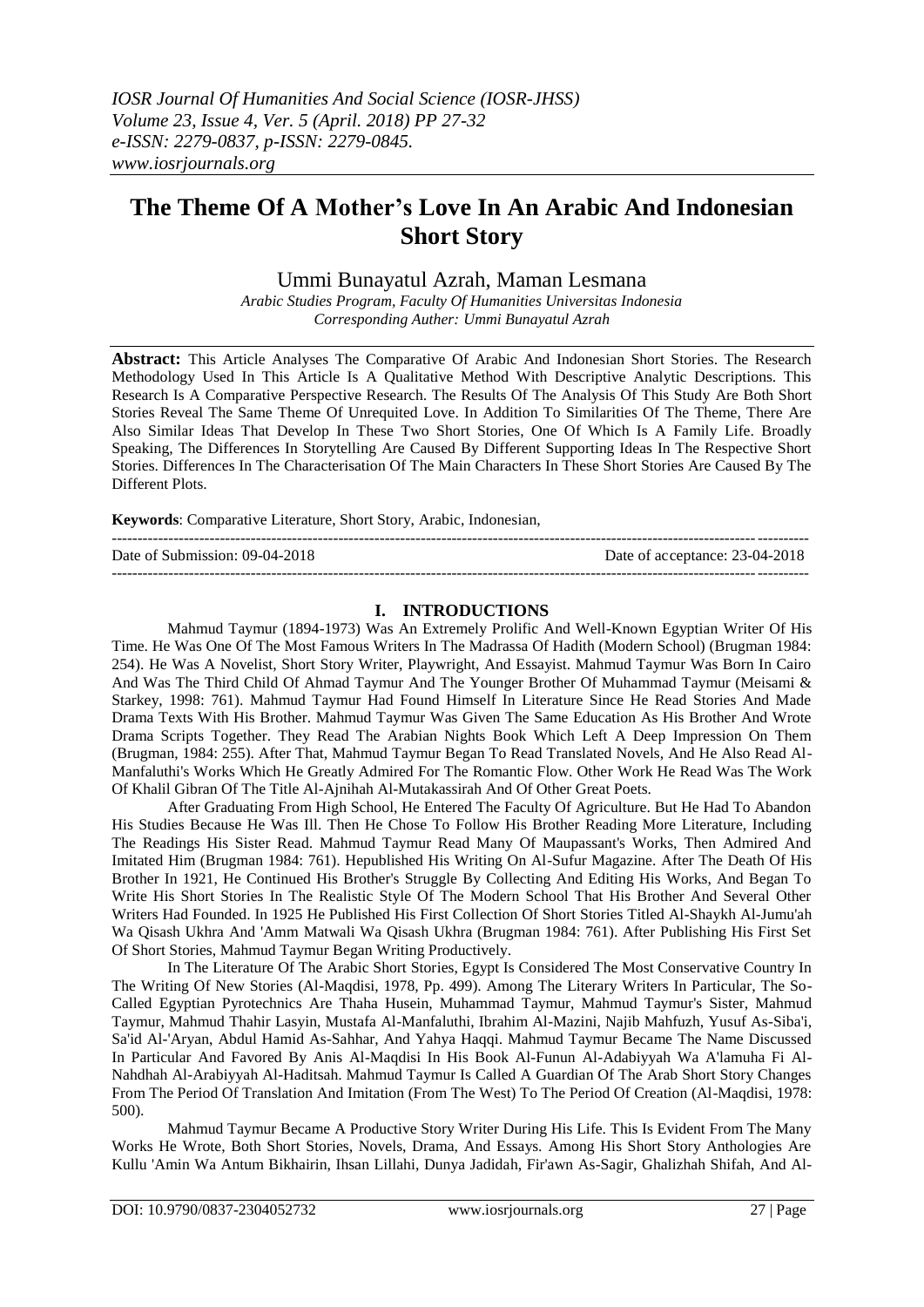Watsbah Al-Ula. Among His Novels Are Nida Al Majhul, Cleopatra Fi Khanili, Salwa Fi Mahabbi'r Rih, Ila Al-Liqa Ayyuh Al-Habib, Al-Mashabih Az-Zarq Whose Anthologies Each Contains About 10-13 Short Stories.

Research Selected One Short Story From Anthology Al-Watsbah Al-Ula (First Jump.) The Anthology Contains 13 Short Stories. This Short Story Is Titled*abun Wa Ibnun* (Father And Son), About A Boy Who Wants To Marry A Woman He Loves, But The Father Does Not Approve Of This Marriage. The Mother Begs Her Husband To Be Happy For Her Child. The Story Is Very Interesting To Examine Because The Title Does Not Display Any Idea About The Storyline Which Turns Out To Contain A Love That Is Not Permitted By Parents.

As A Comparative Analysis Of Literature, There Should Be Another Short Story That Will Be Compared In This Study. A Short Story Of Indonesia, Entitled *A Mother's Heart* Authored By S.Tjahjaningsih, Will Be The Comparable Work In This Research S. Tjahjaningsih Is A Woman Author In Indonesian Literature During The 1960s. This Short Story Is One Part Of The Anthology Of The Two Fruits Of Longing. In This Anthology There Are 11 Short Stories. The Short Stories In This Anthology Include A Wadjah, Ruins, A Mother's Heart, The First And Second Jew, Crack, Jang Left, Riri, Go Home, Boundary, Two, And Next Months.

The Short Story Of *A Mother's Heart* Also Tells About Love Without Permission. Two Brothers Fall In Love With The Same Woman. Then In The End, Nobody Reaches The Woman. A Mother Who Loves Her Son Is Powerless To Do Anything. The Love That Initially Brings Happiness Onlyleaves Pain To The Two Brothers At The End.

This Research Uses Literature Comparative Study. In Comparative Literary Studies, In Terms Of National Literature,It Is Necessary To: First, Compare Two Literary Works From Two Countries Whose Language Are Completely Different. Second, Compare Two Literary Works From Two Different Countries In The Same Language, Either In Completely Different Situations Or In Different Dialects. Third, Compare The Literary Works Of An Author Ina Country Who Comes From Another Country Andan Author From The Othercountry. Fourth, Compare The Original Work Of An Author In His Home Country With The Work Of The Author After Becoming A Citizen Of Another Country. Fifth, Compare The Work Of An Author Who Has Become A Citizen Of A Particular Country With The Work Of An Author From Another Country (Not The Origin Of The Author Who Is Compared To). Sixth, Compare The Work Of An Indonesian Author In The Local Tribal Language And In Indonesian Language. Seventh, Compare Two Literary Works Of Two Indonesian Authors Writing In Different Foreign Languages (Hutomo 1993: 9-11). Based On This, This Study Belongs To The First Category Of Comparing Two Literary Works From Two Countries Whose Languages Are Completely Different.

In This Research, Theories Of Literary Comparison Are Used By Firstlyanalysing The Intrinsic Elements Of Both Short Stories. This Literary Research Study Aims To Analyse The Differences And Similarities That Exist In These Two Short Stories.

### **II. LITERATURE REVIEW**

Sudjiman (1991: 50) Explains That In Reading A Fictional Story, It Often Appears That The Author Does Not Just Want To Tell A Story For The Sake Of Telling A Story. There Is Something Wrapped In The Story, There Is A Concept Developed In The Story. The Reason The Author Wants To Present The Story Is To Put Forward An Idea. The Main Idea, Idea, Or Thought That Underlies A Literary Work Is Called The Theme. The Existence Of A Theme Makes The Work More Important Than Merely Entertainment.

Meanwhile Nurgiyantoro (2015) Explains That Every Fictional Text Must Contain And Or Offer A Theme, But What The Theme Exactly Is Not Easy To Display In The Story. The Theme Is The Overall Motivethat Binds The Whole Story And It Is Not Necessarily Shown. It Must Be Understood And Interpreted Through Stories And Elements Of The Supportive Ideas. The Theme Is The General Basic Idea That Sustains A Literary Work As A Semantic And Abstract Structure Repeatedly Raised Through Motives And Is Usually Done Implicitly.

To Interpret The Theme Of Fiction, Several Things Can Be Observed, Sudjiman (1991: 51) Explains That The Theme Is Sometimes Supported By Background Story, Characters Or In Characterisations, And Anything That Binds Events In A Single Plot.The Theme Can Also Be Revealed Through Dialogue, Especially The Main Character's.

From The Various Descriptions Of Theme, Sudjiman (1991: 52) Concludes That A Theme Is Diverse In Terms Of Style And Depth. There Is A Light Theme, And There Is A Big, Heavy Idea. One Of The Preferred And Universal Themes Is Love And Family Life. A Story That Narrates The Theme Of Family Life, The Main Idea Is Not About Eventsin The Family Life, But The Philosophy Contained In It Is A Universal Philosophy Of Humanity. There Is Also A Common Theme, Such As"Eternal Love". There Is Also An Unusual Theme, Such As 'Cheating Love'. The Same Idea Can Be A Theme Or Subject In Many Good Fiction Stories. In Other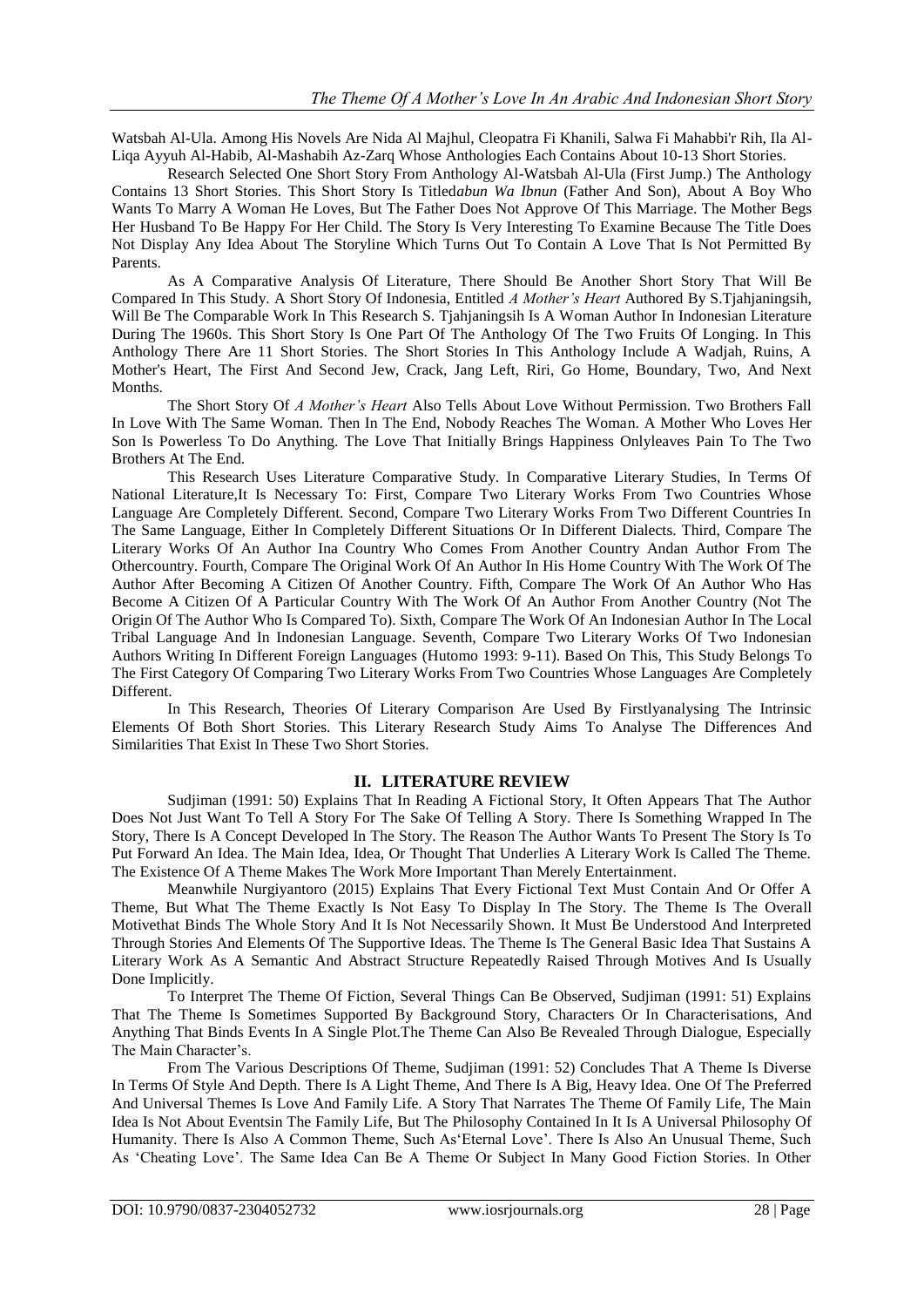Words, The Theme Does Not Determine The Quality, Because The Writing Process Itself Is The Main Factor (Sudjiman, 1991: 52). Sudjiman (1991: 53) Explains That A Good Theme Does Not Guarantee A Good Story.

Nurgiyantoro (2015: 133) Explains That The Theme Is Essentially The Meaning Embodied In The Story, Making It Possible That Certain Story In A Work Of Fiction Can Have More Than One Interpretations. This Causes The Main Theme Of The Story To Have The Basic Meaning Of The Story That Becomesthe General Idea Of The Work. Before Finding A Main Theme In A Work, It Is Essential To Identify, Select, Consider And Judge The Interpretationsof The Work. In Addition To The Main Theme, There Is Also An Additional Theme Which Is Implicit In Certain Parts Of The Story. This Is Then Identified As An Additional Meaning. The Additional Meaning Is Not Something That Stands Alone Or Apart From The Basic Meaning Of The Story In Question. The Main Meaning Of The Story Is To Summarise The Various Special Meanings, As The Additional Meanings Are Either Supportive Or Reflect The Main Meaning Of The Whole Story Or To Reinforce The Existence Of The Ultimate Meaning.

### **III. DISCUSSION AND ANALYSIS**

The Arabicshort Story Tells Of A Boy Named Abdul Khaliq Who Wants To Marry A Woman He Loves. But His Father, Mahjub Afandy Does Not Approve Of Abdul Khaliq's Marriage Plan With The Woman He Loves. Abdul Khaliq Asks His Mother One Morning To Talk About This Marriage To Her Father. Abdul Khaliq Threatens That If His Mother Does Not Discuss And Resolve The Marriage Issue With His Father, Then His Parents Would Hear The News Of His Death. Abdul Khaliq Is Angry And Goes Away From Home.

Abdul Khaliq Thus Left His House And Goes To The House Of Umm Dilalah"s. Upon Knocking The Door Of The House,There Comes Out A Very Slim Girl Who Wears White Shoes With White Socks. The Girl Is Fayiqah, The Girl Whom Abdul Khaliq Loves. As Their Eyes Meet, Abdul Khaliq Looks At Her With A Smile, Then Fayiqah Walks Away. Abdul Khaliq Follows Her. Sheaskshim What Business Does He Have That He's Following Her. Abdul Khaliq Replies That The Problems Between Them Would Soon Be Over. Fayiqah Feels Sad Because She Knows That Abdul Khaliq's Father Does Not Approve Of Their Marriage. Fayiqah Asks Abdul Khaliq To Settle The Matter With His Father, Because They Won"t Be Able To Get Married Without The Blessing Of Abdul Khaliq"s Father.

After Abdul Khaliq And Fayiqah Talk, They Go Into Their Separate Ways. In The Middle Of The Road Of Abdul Khaliq"s Return To His Home, He Meets His Friend, Dasuqi. Dasuqi Asks What Happened To Him And Then Says That, Had He Become Abdul Khaliq, He Would Not Have Asked For His Father's Blessing. This Is Because He Is An Adult Thus He Can Determine His Own Way Of Life.

Abdul Khaliq Walks Back To His House, And Meets His Mother. When He Reaches Home, He Talks To His Mother. They Both Decide To Discuss Abdul Khaliq's Marriage With Fayiqah. Not Long After, There"s A Knock On The Door. Then Their Servant, Mabrukah Rushes To Open The Door To Find Abdul Khaliq's Father Standing Before Her.

The Father Walks Straight To The Living Room Where Abdul Khaliq And His Wife Are Having Thediscussion. When The Father Approaches Abdul Khaliq And His Mother, They Immediately Stand Up And Welcome The Arrival Of The Father.

Abdul Khaliq Angrily Says That With Or Without His Father's Blessing, He Will Still Marry Fayiqah.He Musters His Courage Asa Young Adult To Convince His Family And Himself That He Can Determine What He Wants For His Life. The Mother Asks Her Husband To Fulfil Their Son"s Wish As She Is Aware Of How Much They Are Truly Fond Of Their Son. But The Mother Only Finds His Burning Anger Returned To Her.

Meanwhile, The Short Story Titled Heart Of A Mother Begins With The Story Ofa Mother Who Has Four Children, Addressed In The Story As The First-Person "I". "I" Is A Single Parent Of Four Children Whose Husband Has Died. "I", Or The Mother, Always Thinks Of Her Dreamless Days. All She Can Imagine Is Her Own Elderly Days. The Four Children Of Hers Have Found Their Own Success. Her Hard-Earned Struggle To Raise Them With Her Hard Work Without The Help Of Her Husband Does Not Even A Matter Anymore Compare To The Pride Of Her Heart As A Mother Right Now.

Gun, One Of The Mother"s Children, Has Started His Profession As A Doctor. Pras, Another Son Of Hers, Is Completing His Thesis. Sam Is Also Almost Graduated, And Pudji Has Started Teaching In A Kindergarten.

Of All His Children, The Motherfeels Very Sad For Pras. She Feels That There Is No Justice For Pras. Pras Is Described As Her Tenderest Son, Whose Heart Is Even Weak To Sad Songs. One Day, Pras Arrives Home With Something Unexpected.For The First Time In His Life, Hesays That He Would Take A Friend Home. The Whole Family Issurprised And Tease Pras About His Intention.

When Pras Comes Home, He Brings A Beautiful Girl, Named Lastri. Upon Their Arrival, The Mother Immediately Greets Them. The Mother Really Likes The Attitude Of Lastri As She Is Very Friendly, Soft-Hearted, And Has A Sweet Voicewhich Is Nice To Hear. From Then On, Lastri Often Comes To Their House.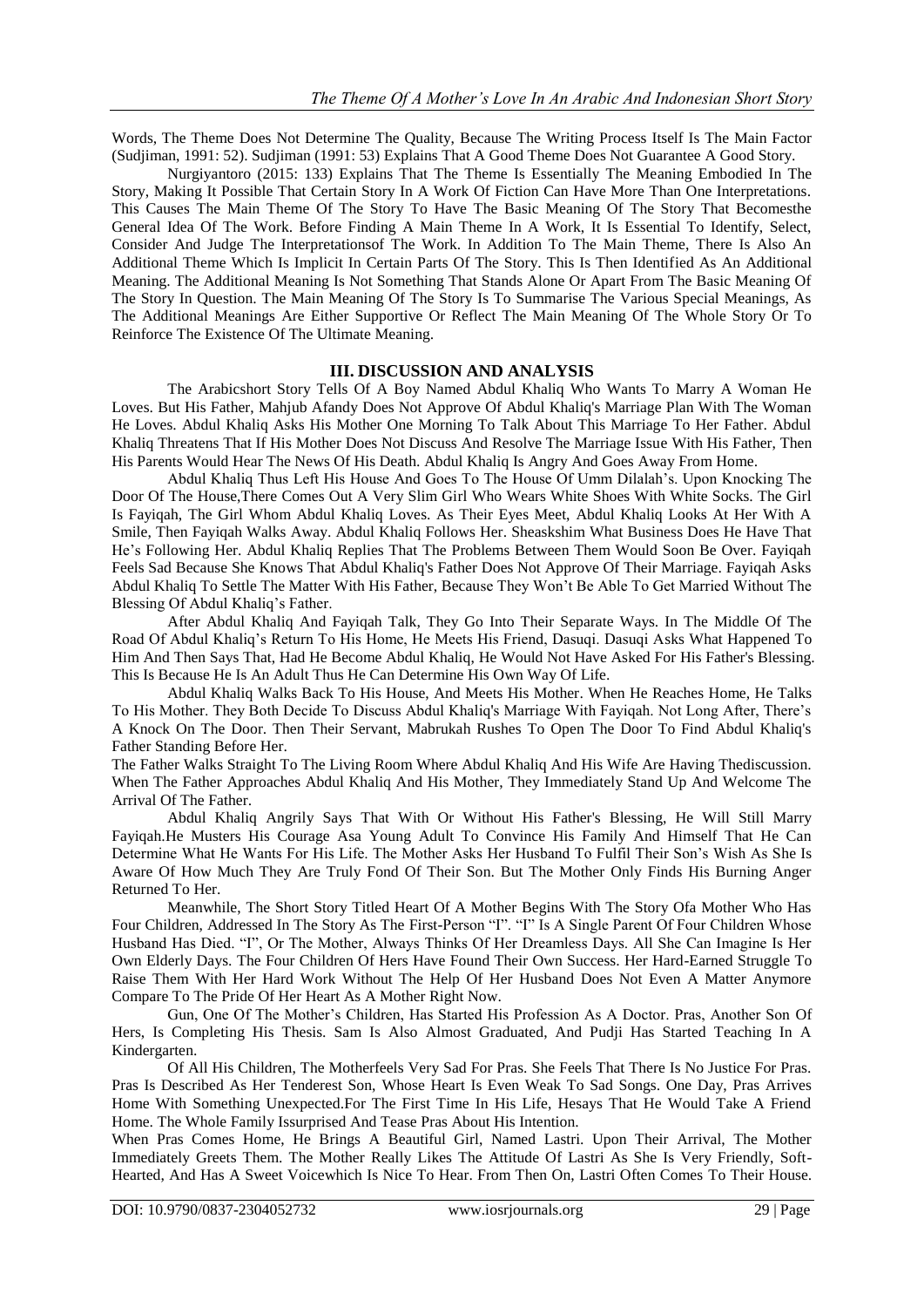The Mother Knows Very Well That Every Time Lastri Is With Pras,She Cannot Hide His Feelings. The Mother Is Very Sure That Pras And Lastri Can Live Happily Together.

After Several Months Of Pras And Lastri"srelationship, The Motherbegins To See Something Different About Her First Child, Gun. Gun Becomes Quieter, Often Pensive And Unhappy. Gun Spends His Days Singing Sad Songs.

Gun Has Truly Changed To Be Very Quiet. Gun"s Laughter And Jokes Whichhad Always Made The Whole House Alive Are Now Not Heard Anymore. Gun Spends More Of His Days Singing Sad Songs About Unrequited Love.

Finally, One Day, When Pras Is Studying, Gun Starts With His Habit Of Listening To Sad Songs Very Loudly. Pras Gradually Becomes Bothered By Gun"s Acts, Finally Approaches Gun And Tells Him That He Has Been Distracting Pras"s Concentration. But Gun Only Gets Angry And Challenges Pras. Suddenly, Pras Says Something Very Surprising To Gun. Pras Says That He Knows Gun Loves Lastri And Pras Will Tell Lastri About This. Whenthe Motherfinds Out About This, She Is Left Speechless And Shocked. She Thought Thatshe Has Always Been Awareof Everything About Her Children. She Only Finds Out Now That Gun Has Changed His Behaviour Because He Loves Lastri, The Person Who Actuallyloves Pras. The Motherrealises The Meaning Of Gun"s Cold Attitude When Pras And Lastri Are Together.

In The Afternoon, When Pras Takes Lastri Home, The Mothersees Lastri's Sweet Face Had Changed.. Lastri Says To The Mother To Help Her Convince Pras That She Does Not Love Gun, That Pras Is The Only One In Her Heart. Lastri Utters The Contents Of Her Heart While Hiding Her Tears To The Mother. At The End Of The Day,Before Pras Drives Lastri Home, Lastri Huggedthe Mother For A Long Time,As If It Was Her Last Visit To The House.

After Dinner, The Mother, Gun, Pras, Sam, And Pudji Gather In The Living Room. And There Beginsthe Feeling Of Tension Between Gun And Pras. When Pudji, One Of Pras's Younger Brothers Talks About Lastri, Pras Suddenly Says That Lastri Will Not Come To Their House Anymore. Pras Also Says That He And Gun Will Not Get Close To Lastri Anymore. The Mother And Her Siblings Are Shocked With Pras"s Decision. The Mother Says That This Should Not Happen, But Pras Says That He Knows Well What It Means To Be A Family. He Did This For The Sake Of Family.

The Tense Moment Comes, When Suddenly Pudji Shouts Loudly To Tell Pras To Chase Lastri And That Prasdoes Not Have To Care About Gun. Pudji Tells Pras To Go With Lastri And Allows Pras To Leave Them If Necessary. Pudji Also Reveals His Hatred For Gun. It Shatters The Heart Of The Mother Who Witnesses This Incident. She Continues To Blame Herself For Not Being Able To Do Anything For Her Two Children.

Long After The Painful Event, Everything Has Changed. Gun Has Started His Job As A Doctor. Gun Also Has Found A Girl Who Captivates His Heart. Sam Also Has Started Bringing A Girl Home. Pudji Has Started Teaching. While Pras Always Keeps Covering All The Painful Events Behind The Books He Reads And Accompanies The Mother At Home.

One Afternoon On Pras's Birthday, Pras Tells His Brother Pudji Honestly, That He Will Wait For A Lastri. And The Motherhears It. Lastri Is Married Now, She Is A Very Good Woman And Motherly. The Motherwondersabout What God Has Planned For Her, Asshe Is Getting Older And Older. Pras Is The Only One Who Burdensthe Mother"s Old Age With His Deep Sorrow.

Before Finding The Main Theme Of The Story, The Ideas In The Story Must Be Found First. These Are Supportive Ideas Of The Discovery Of The Theme Of The Story, In Order That The Main Theme Of The Story Can Be Found Next. One Of The Ideas That Is Found In The Short Story *Abun Wa Ibnun* Is The Mother's Love For His Son. Abdul Khaliq's Mother Always Knows What Makes Her Child Confused, Even Though The Son Has Not Said It Yet. She Is Even Willing Tobe Scolded And Blamed By Her Husbandin Order To Fight For Abdul Khaliq"s Wishes.Another Idea The Author Finds In This *Abun Wa Ibnun* Short Story Is The Very Strong Love That Abdul Khaliq Has For The Woman He Loves. In This Story, Abdul Khaliq Is Described As A Person Who Loves Fayiqah.

One Of The Ideas That Is Found In The Short Story Of *A Mother's Heart* Is The Mother's Love For Her Child. The Mother Managed To Educate Her Four Children Alone Without A Husband And Brings Her Children To Success. This Is Evident From The Dialogue Spoken By The Mother Figure Regarding Her Childrenwho Succeed To Become A Doctor, A Scholar, And Two Teachers.Another Idea That Is Found In This Short Story Is Love That Cannot Unite Because Two Brothers Love The Same Woman.

The Short Story *Abun Wa Ibnun* And The Short Story Of *A Mother's Heart* Both Reveal The Theme Of Unrequited Love. But The Way Of The Theme Is Delivered In Both Short Stories Is Different. In The Short Story *Abun Wa Ibnun*, The Reason Why Abdul Khaliq And Fayiqah Cannot Be United Is Because The Father Of Abdul Khaliq Does Not Give Permission For Their Marriage Plan. While In The Short Story Of A Mother"s Heart, The Reason Why Pras And Lastri Cannot Unite Is Because Gun Also Loves Lastri.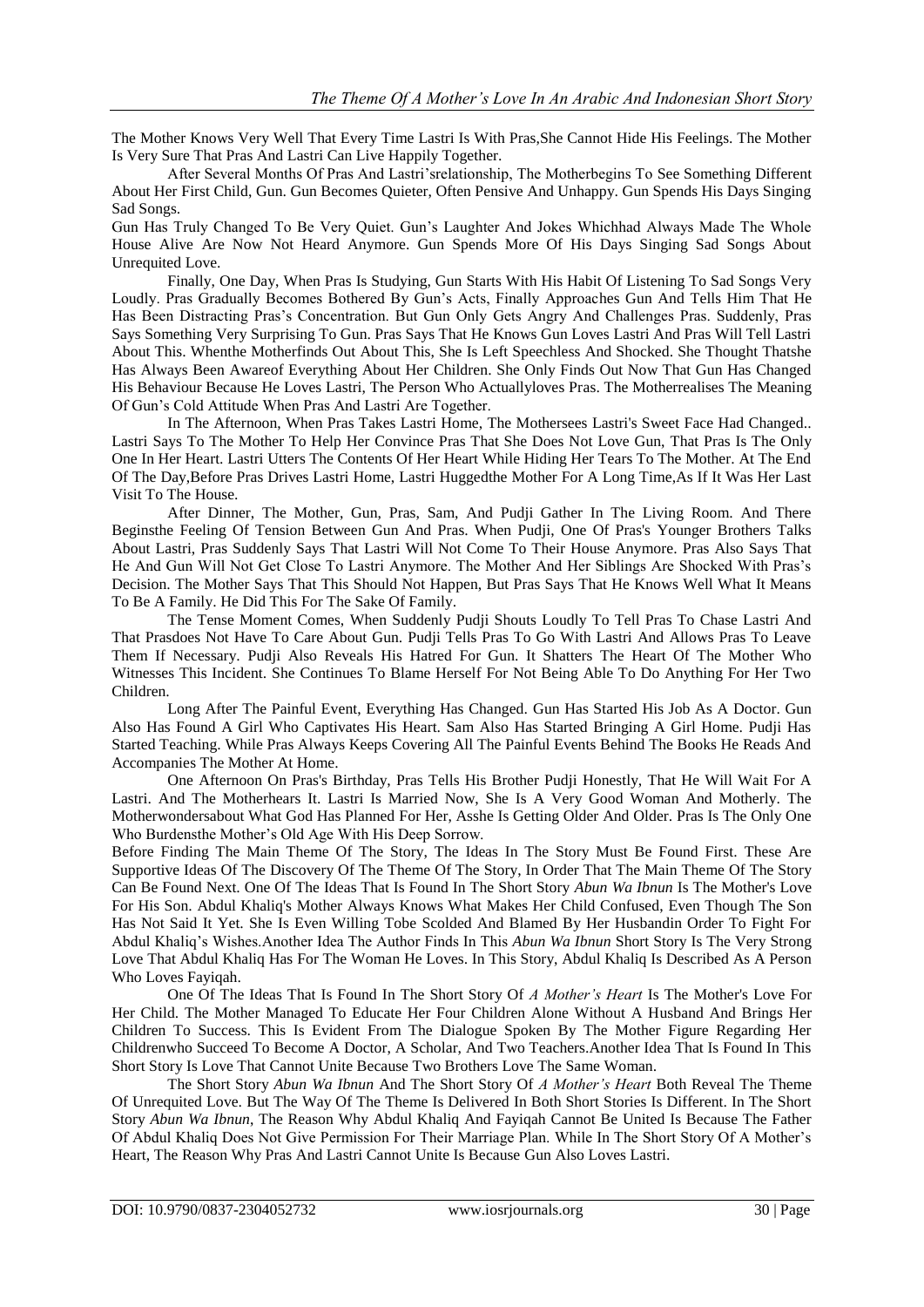Abdul Khaliq And Pras Are Two Different Figures, From The Characterisation Analysis Perspective, Abdul Khaliq And Pras Have Different Meansof Facing Their Problem, Which Is Very Influential On The Short Story. Abdul Khaliq Who Is More Daring And Emotional Makes Him Dare To Oppose His Father And Decides That He Will Still Marry Fayiqah. While The Softer And Wiser Pras Decides To Part With Lastri Because He Is Aware Of His Brother"s Feeling For The Same Woman.

In General, The Theme In Both Short Stories Are The Same, Which Is About Unrequited Love. In Addition To The Theme, The Supporting Ideas Of The Short Stories Have Similarities. It Is Very Clear That The Idea Of Mother's Love For Her Child Exists In Both Short Stories. It Is Very Visible That Both Stories Describe How A Mother Is Very Fond Of Her Son.

In The Short Story *Abun Wa Ibnun*, Abdul Khaliq's Mother Figure Shows Obvious Affection Forher Son. The Mother Fully Understands Her Son's Wishes, And Fights For Him. When The Mother Tries To Persuade Her Husband, To Allow Abdul Khaliq To Marry Fayiqah She Showsthe Character Ofutmost Patienceto Willinglyreceive The Anger Of Her Husband.

In The Short Story Of Amother's Hear, The Character Of The Mother Also Described To Be Very Fond Of Her Children.When The Mother Knows The Problem Between Her Two Children, She Is Shocked And Blames Herself.She Thinks That She Cannot Understand The Wishes Of Her Children.

There Are Similarities That Are Clearly Visible In Both Short Stories, Such As The Desire Of Two Mothers To Be Happy In Their Old Days. The Following Quote In The Short Story *Abun Wa Ibnun*:(P.151)

"And Sheends Her Words In A Pleading Tone And Humility: -I Want To See Myself Having Grandchildren! I Will Enjoy Seeing Them Before I Die. The Grandson I Will Carry And Kiss, Our Grandchildren, O Mahjub, Who Will Fill This House With Happiness And Light."

Here Is A Quote In The Short Story Of A Mother's Heart:

"Another Year Is Added To The Age Of A Man, A Son. So Does Mine, So Does The Age Of Every Human Being. I'm Getting Older Now. There Is No Life Purpose Of Mine, Other Than To See My Children Happy While Waiting For My Final Day. (P.39)

The Two Quotes Above Illustrate The Same Desire Of Two Mothers To Be Happy In Their Old Age By Seeing Their Children Live Happily With Their Loves Ones.In Addition To Differences, It Is Also Found That There Are Differences Of The Two Characters Of The Mothers In Expressing Their Affection. In The Short Story *Abun Wa Ibnun*, The Mother Figure Expresses Her Affection With The Courage To Persuade Her Husband Mahjub Affandy To Approve The Marriage Of Abdul Khaliq And Fayiqah. She Is Willing To Accept Her Husband"s Disappointment To Defend And Express The Wishes Of Abdul Khaliq. While In The Short Story Of A Mother's Heart, When The Mother Knows That Gun Also Loves Lastri, The Mother Is Very Confused Of What To Doand Left With No Words.

In Addition To The Idea Of Maternal Affection For The Son, Another Supportive Idea Contained In These Short Stories Is Different Ways Of Sacrifice In Different Families. The Sacrifice In The Short Story *Abun Wa Ibnun* Can Be Seen From How The Mother Defended His Son. While In The Short Story Of The A Mother"s Heart, The Sacrifice Can Be Seen From Pras Himself.

Pras Is Depicted As The Man With Great Sacrifice In The Finishing Part Of The Conflict In The Short Story Of A Mother's Heart. This Is Due To The Fact That Pras Has Never Fallen In Love Before, And When He Met Lastri They Built Their Relationship In A Few Months. When The Conflict With Gun Happens, Finally Pras Decides To Part With Lastri. Pras Understands The Meaning Of Family.

#### **IV. CONCLUSION**

Abun Wa Ibnun's Story And Mother's Heart Talk About The Same Theme, Which Is Unrequited Love. In Addition To Similarities Of The Theme, There Are Also Similarities Of Supporting Ideas That Develop In These Two Short Stories. Both Of These Stories Tell About A Young Man Who Cannot Unite With A Woman He Loves.Despite Having Different Storytelling, Both Short Stories Have Some Similarities And Differences. Broadly Speaking, The Difference In Storytelling Is Due To A Different Storyline.

Based On The Analysis Of Intrinsic Elements In The Form Of A Summary Of The Story, Plot, Channel And Perspectives, Both Short Stories Have The Same Storyline About Family Life. In These Two Short Stories It Is Seen How Two Families Live With Different Backgrounds. The Flow And Channeling That Exist In Both Short Stories Are Also Different. Abun Wa Ibnun's Short Story Uses A General Storytelling In The Chronology Of Events, While In The Short Story Of A Mother"s Heart Uses Flashbacks Though Only A Little Informative.

Comparisons On Characterisations Can Be Seen From How The Character Displays His Nature, And The Dialogue Of Other Figures In Talking About The Main Characters In Both Short Stories. In Addition To The Main Characters, The Comparison As Wellcan Be Seen From Other Mian Characters In Both Short Stories Who Are Both Mothers Of The Main Characters. The Main Characters Of Both Short Stories Are Equally A Very Loving Lover. But There Are Differences That Make Different Ideas Of Supporting Themes From These